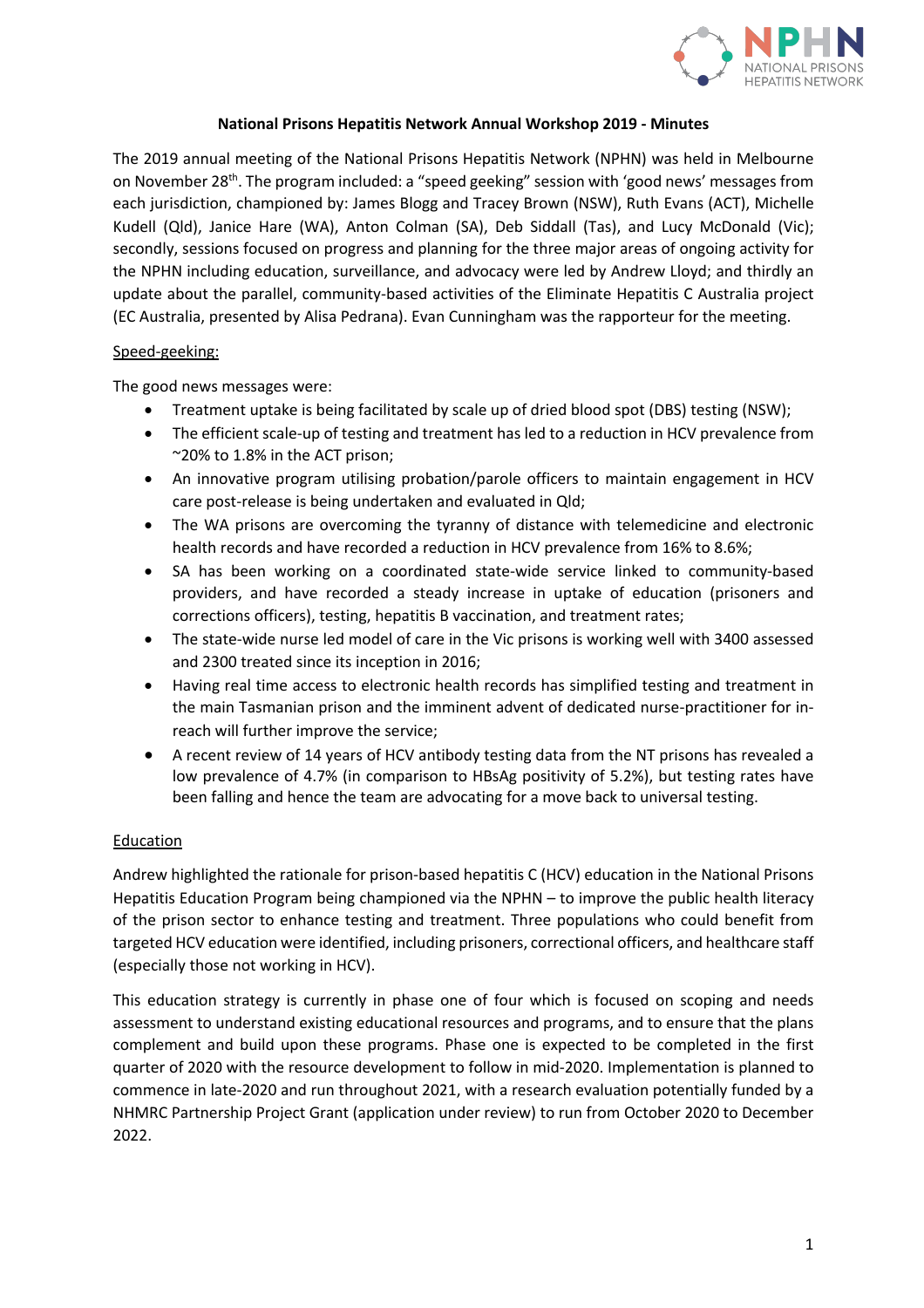

The discussion on this topic highlighted the need to identify and integrate with existing educational programs and resources, including from hepatitis and drug-user organisations in each state and territory. In addition, the need to ensure consistent messaging with the community-based national health promotion campaign being developed by EC Australia. Finally, the need to ensure that the program covers re-infection risks and the importance of harm reduction strategies.

## *Action plans:*

- *1. Ensure close liaison with key stakeholders in the education strategy, including hepatitis and drug-user organisations in each state and territory, as well as EC Australia.*
- *2. Ensure the program covers re-infection risks and the importance of harm reduction strategies.*

## Surveillance

Andrew introduced the prison surveillance program being championed via the NPHN: the Australian Hepatitis and risk survey in prisons (AusHep), which will serve as the updated iteration of the previous triennial National Prison Entrants' Blood Borne Virus Survey (NPEBBVS). AusHep was described as an annual biobehavioural survey providing serial point-estimates of HCV, HBV, and HIV prevalence, as well as engagement with the care cascades for these infections, in prisons nationally. The program is planned to commence in mid-2020. The discussion around the program included a need for close liaison with justice health and corrections organisations to ensure engagement from each jurisdiction, as well as a need for communication with EC Australia to ensure there is no duplication in efforts in the area of surveillance.

Andrew also highlighted the goal of broadening the dashboard which reports on services as well as testing and treatment numbers in the sector annually, including potential for designation by individual prison to account for intra-jurisdictional heterogeneity. There was discussion about what additional data could be added to the dashboard, including Opioid substitution treatment (OST) coverage, fibrosis assessment method, testing numbers and methodologies, and availability/coverage of Fincol/bleach. Further discussion on novel strategies to obtain testing data including the potential to directly obtain data from the pathology laboratories which service the sector.

Another potential surveillance approach followed from a presentation by Ian Harris from AbbVie who raised the idea of using medication shipment/dispensing data which is routinely gathered by pharma as a means of national and regional HCV treatment surveillance. He presented illustrative data to identify what proportion of drugs shipped by the manufacturers to pharmacies were going to NSW prisons, from which reasonable estimates of the numbers of treatment initiations could be made. The discussion highlighted some challenges in delineating prison-directed (versus hospital-directed) dispensing, and also concerns about ensuring equipoise and an 'arm's length' approach in the data collection process via potential collaboration with pharma.

#### *Action plans*

- *3. Ensure close communication with key stakeholders for the implementation of AusHep, including justice health and corrections services in each state and territory and EC Australia.*
- *4. Solicit data regarding services as well as testing and treatment numbers from each jurisdiction, including examination of the feasibility of prison-level data collection.*
- 5. *Explore the feasibility of an NPHN collaboration with pharma (both companies) for pharmacybased surveillance data collection*.